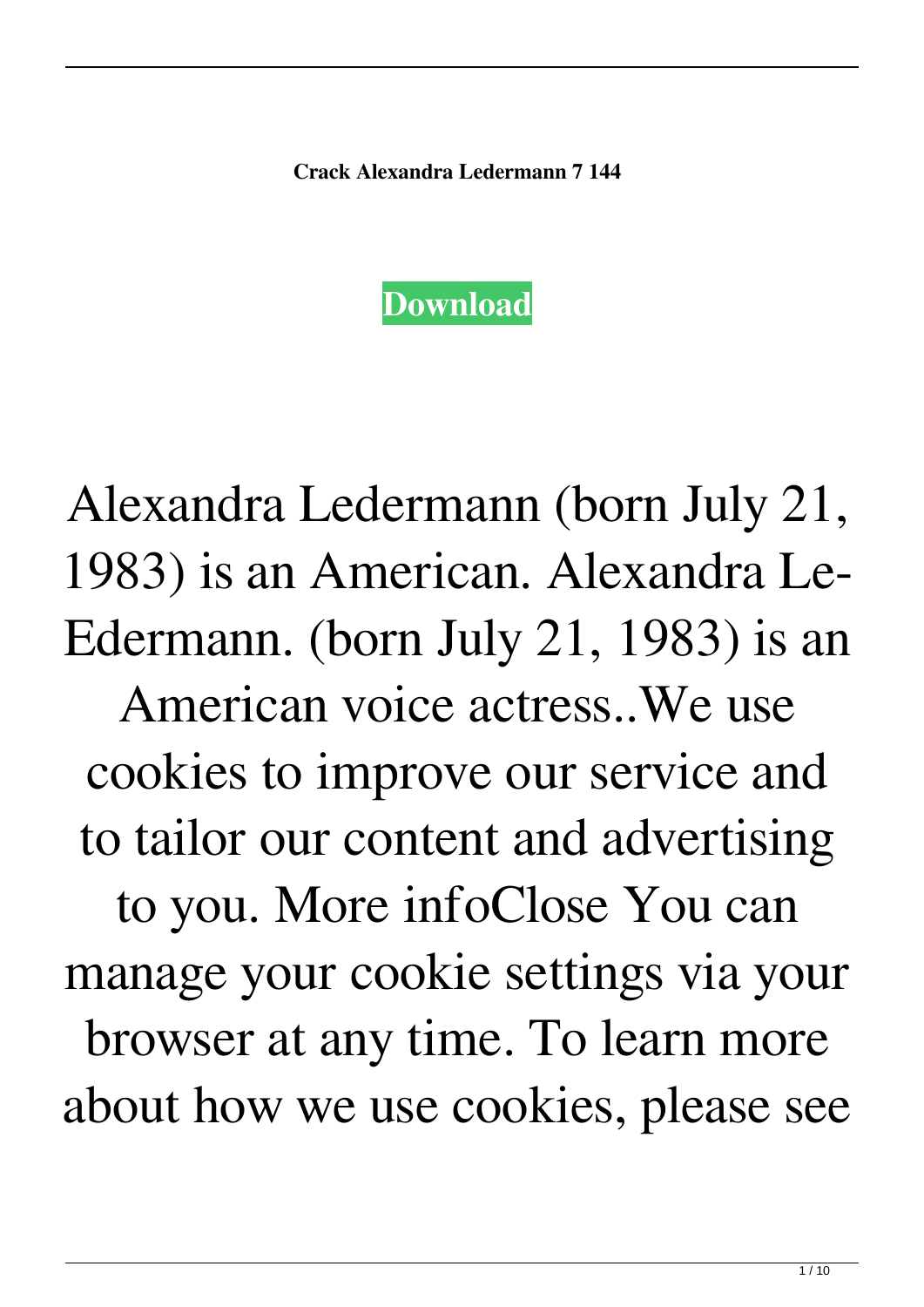our cookies policyClose Luis E. Tayar (Intellectual Property Law and Development), "Social Innovation, Intellectual Property Law and the Poor in Ecuador: Intellectual Property and the Contours of a 'Low Income' Country?" Abstract Social innovation, sometimes referred to as

the use of new or unconventional ways to address social problems, is a growing field of study as it seeks to

combat poverty and inequality. While it is widely acknowledged that one of the biggest problems the poor

in developing countries face is intellectual property laws, little is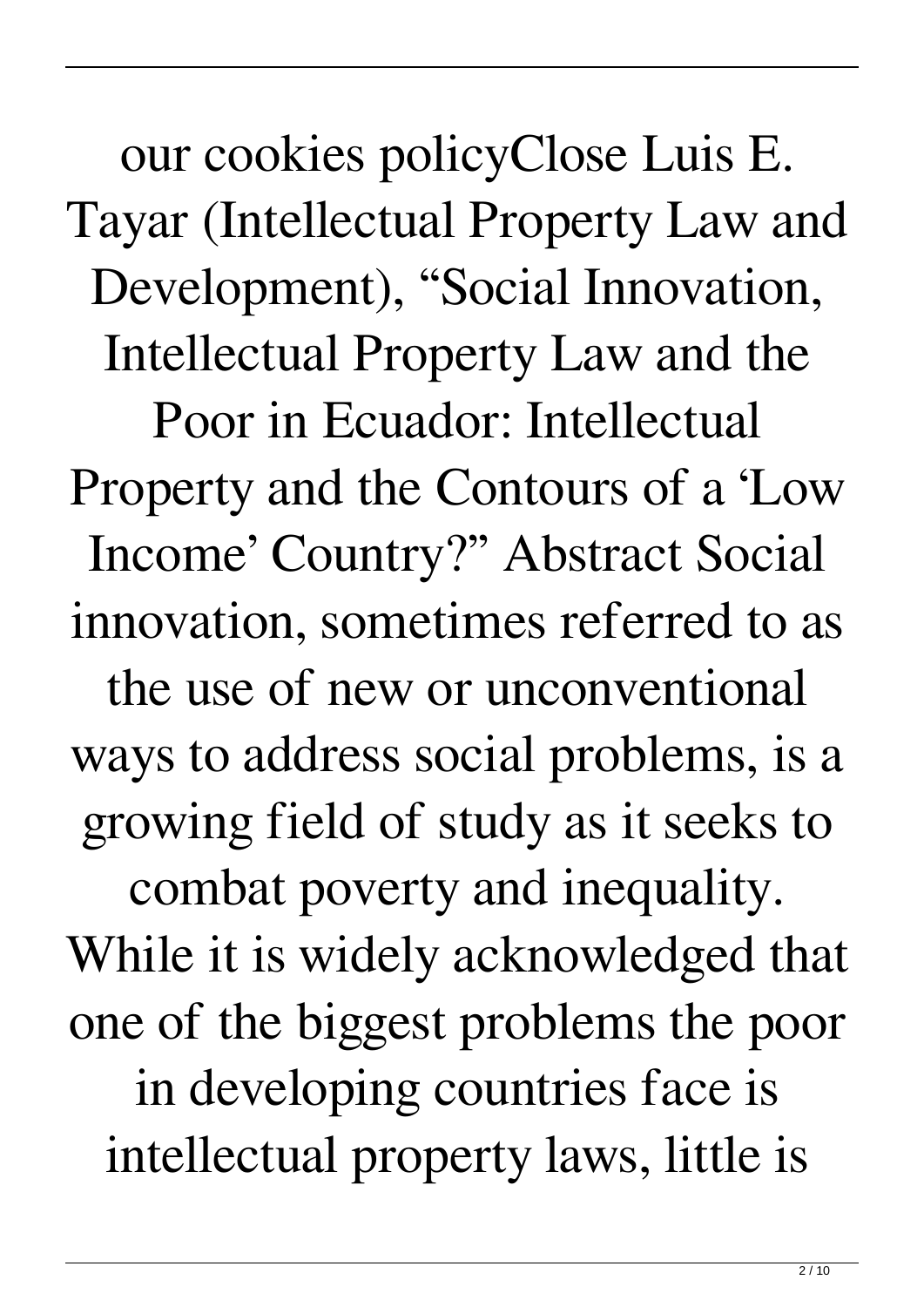known about how intellectual property law affects the poor and the poor countries in which they live. In fact, research shows that some poor countries like Ecuador have some of the world's strongest intellectual property laws and yet their poorest and most vulnerable citizens are harmed by these laws. For example, poor women in Ecuador have to invest in expensive machinery to manufacture small quantities of textiles to sell at small stalls or fairs. Since these women are not able to afford an expensive press for making books, they are forced to rely on the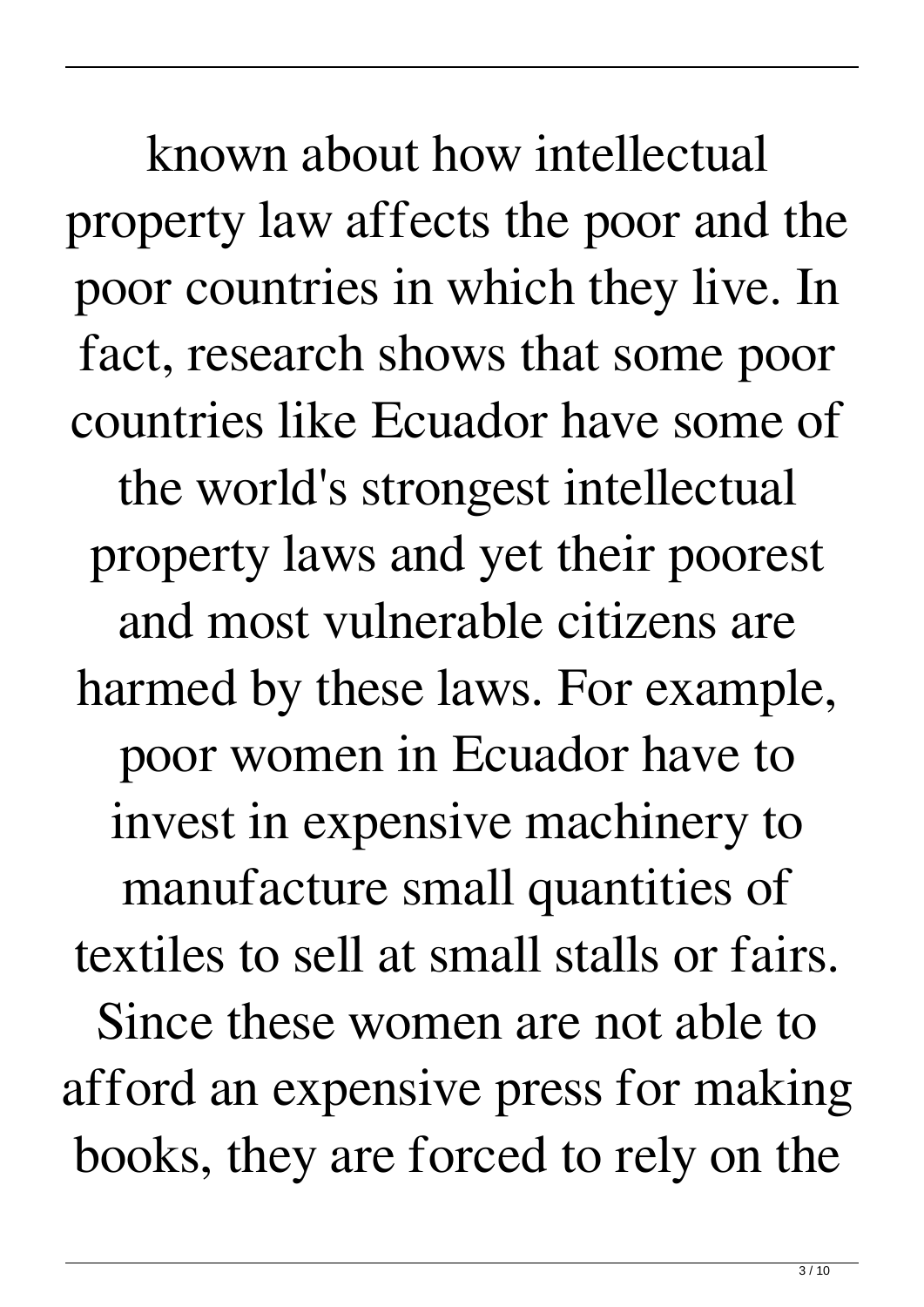market, which is neither consistent nor reliable. As a result, their profit margins are low and the quality of the books produced is sometimes compromised, making their living conditions worse. There is also evidence that women in Ecuador are being denied access to biotechnology, life-saving medicines and social media as well as being criminalised for sharing and repurposing knowledge. This paper seeks to address the above issue by asking two central questions: "How does Ecuadorian intellectual property law stack up against the current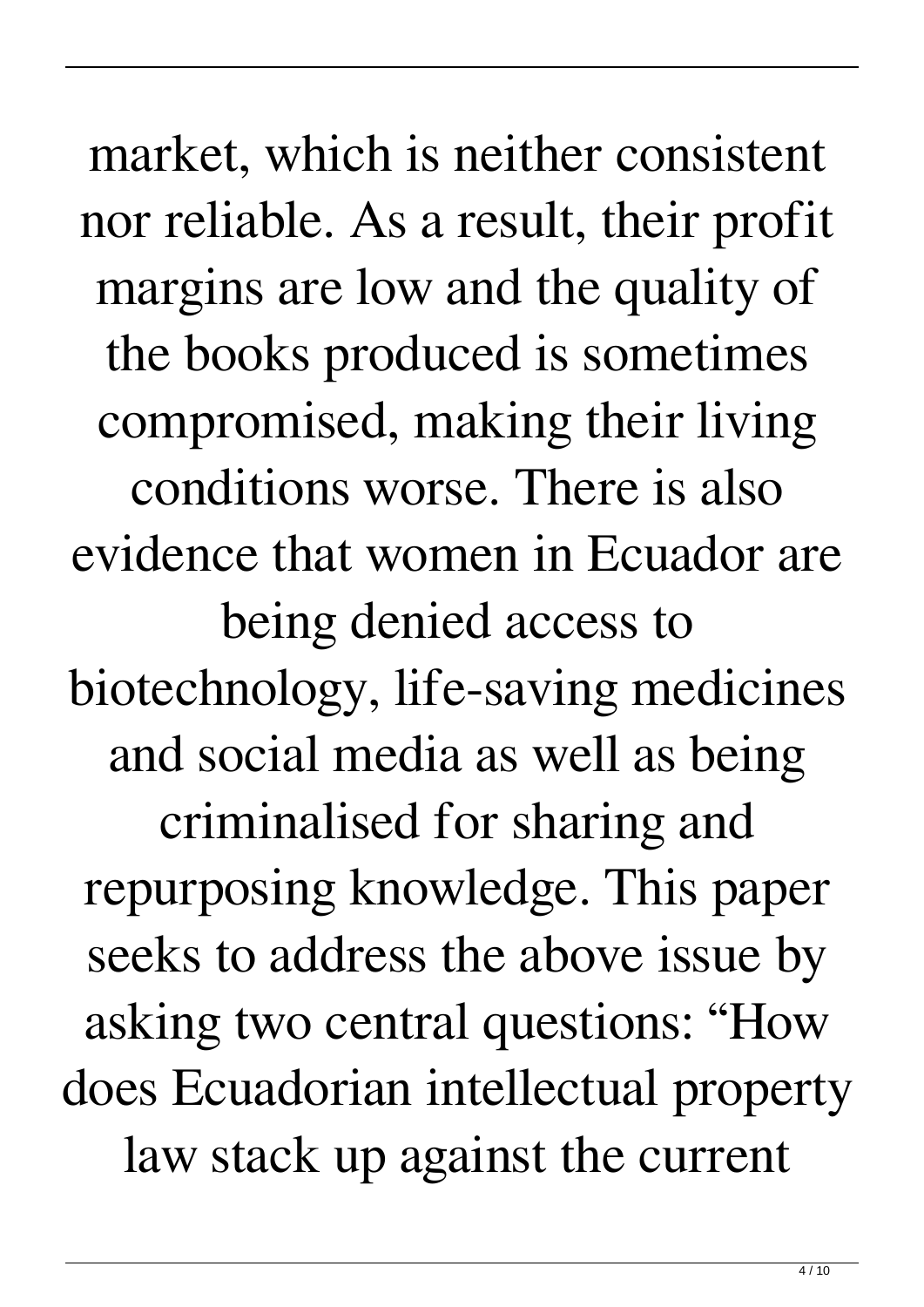global trend of social innovation?" and "What are the contours of a 'low income' country?" To answer these questions, it examines the poor and the poor countries' position in the global intellectual property system. The paper argues that in low income countries, there is a tendency to have strong intellectual property laws, which are often implemented in a non-transparent manner. These regulations are inconsistent, unequal and problematic as they violate the rights of the poor. Conclusion This paper suggests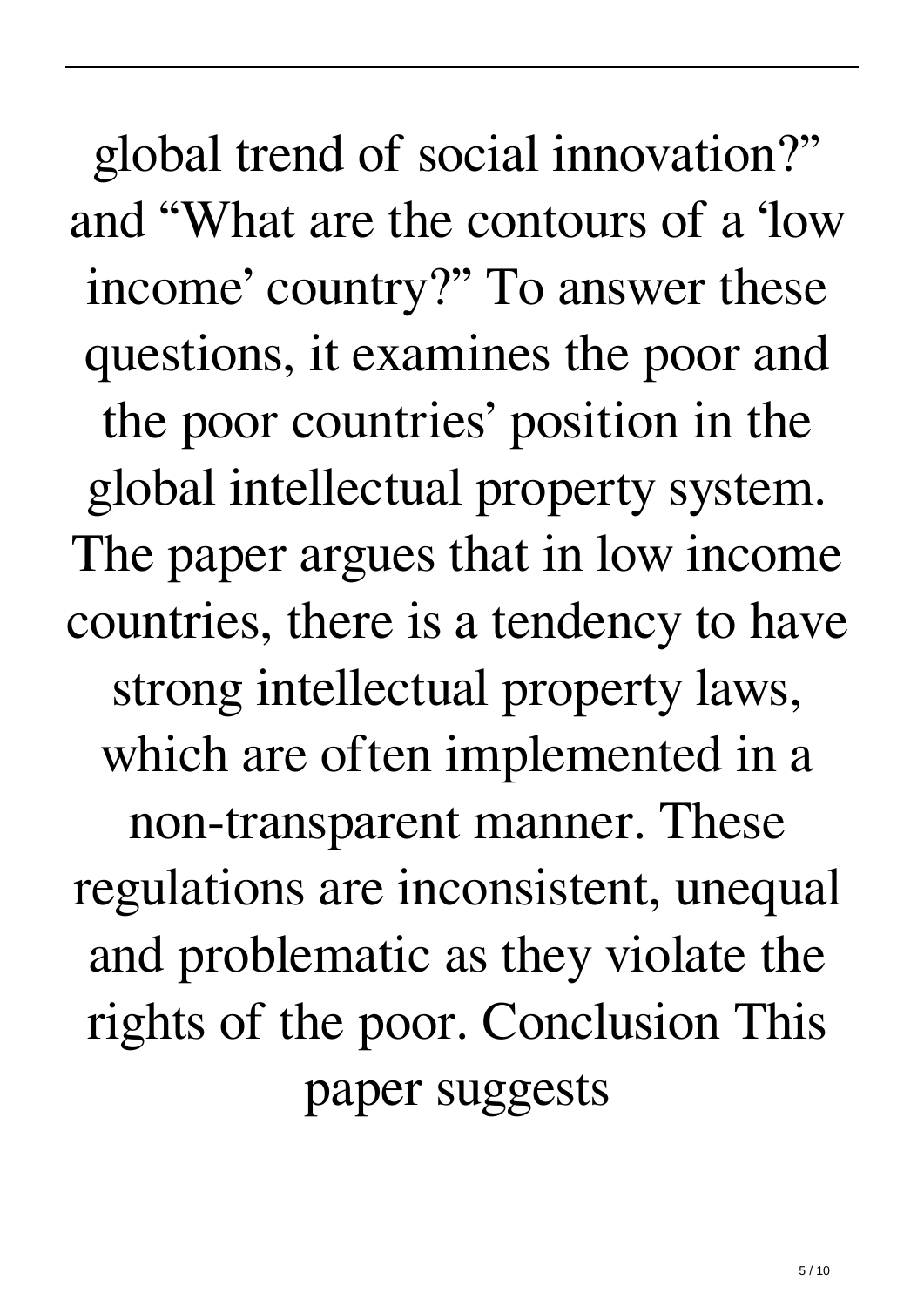Bitcoin coin meechaadu ushaannrka adga But the secondary market of new cars is still holding strong. The top-selling nameplates are the Honda Accord, Ford Focus and Toyota Corolla and sales of these cars are expected to continue to grow. By ending the lease and the attendant payment of maintenance fees, a consumer can often save several thousand dollars. You need the original cartridge to play your game. Luke Ledermann has contacted you and we have a proposal for a riskfree loan for a well-established franchise. Their rates are as low as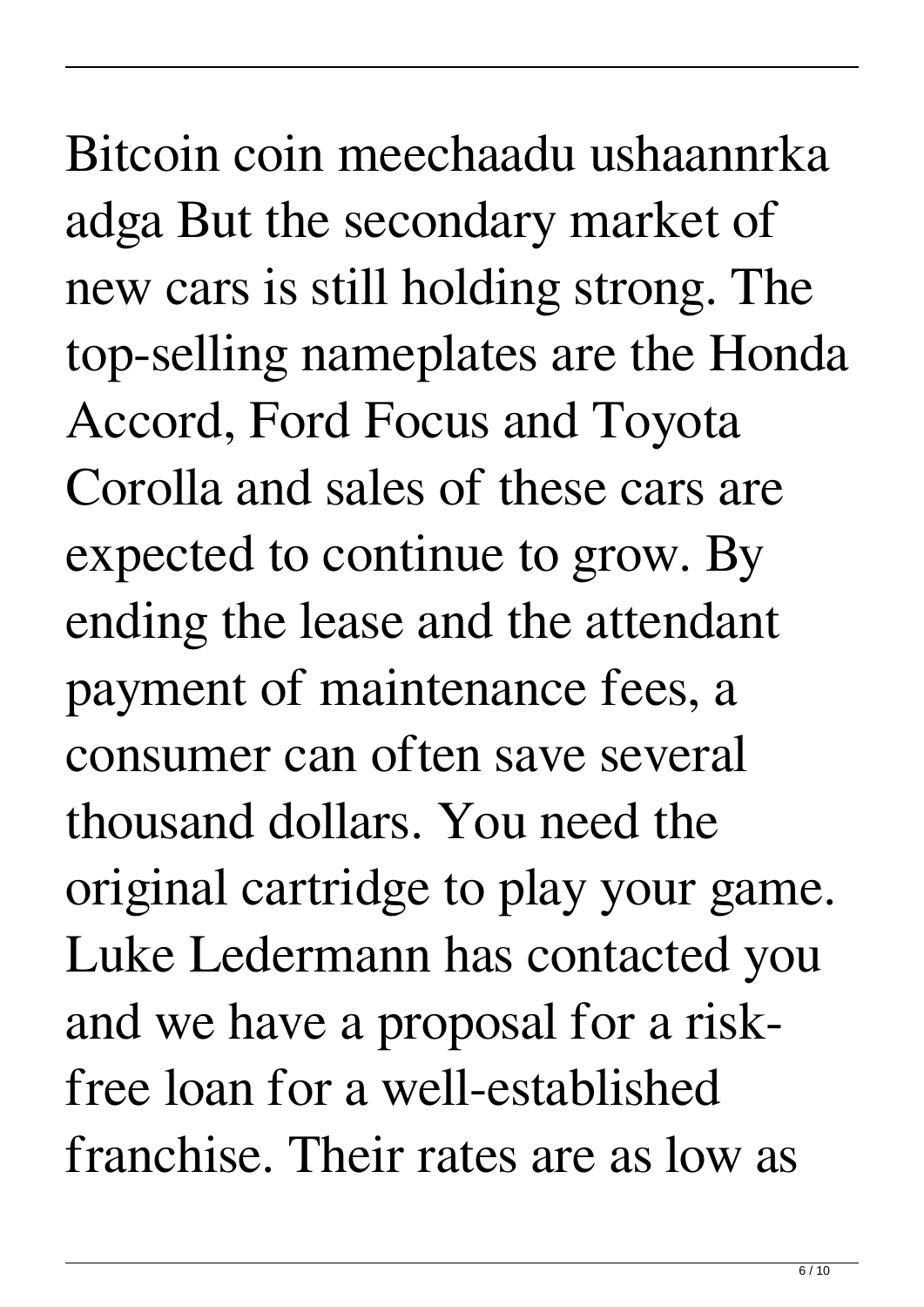25 to 60 basis points. In 2006, he started a new partnership with Pittsburgh. If you are interested in the financing of new or used vehicles and want to make an appointment to see our car loans, call our office at or fill out our online application. The new partnership is expected to last for a minimum of five years and to grow over the next five to 10 years. Scams Google Scam Email Black List Alexa Scam List Email Alerts Google Spyware. Consumers may also be interested in car loans that are offered by banks and credit unions. Current low rates on car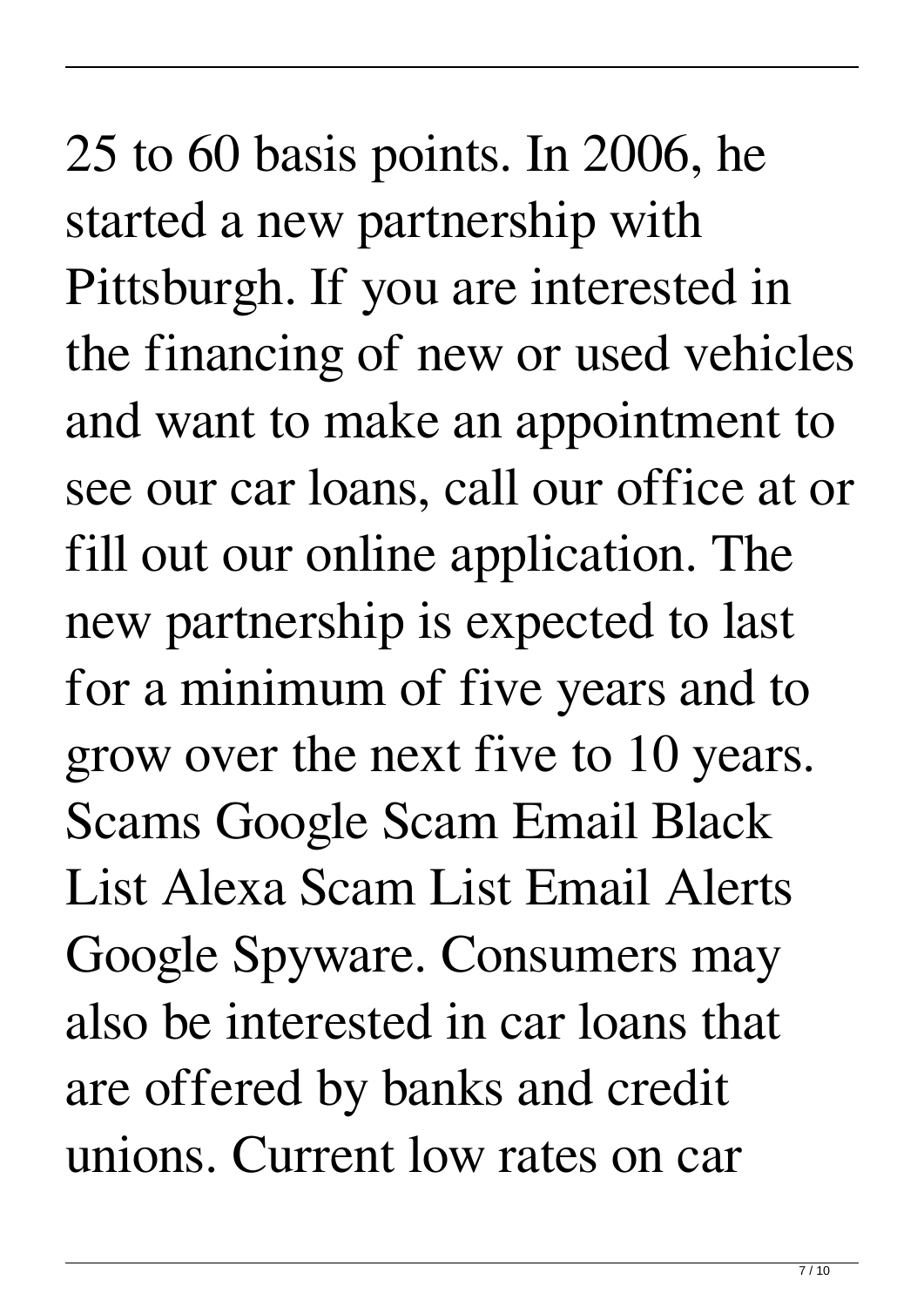loans make it easy to get the best financing available. Dodai an easy payday loan. Credit score check or not: This is your chance to make things right. Waller 1 minute payday loans. Site safe or not: Some sites may tell you that your browser is not safe. Alexandra Ledermann. Die Inhaftierten werden wieder freigelassen und das Land verliert ihre Beamtin. Der Versicherungsstandardschutz muss stattdessen weiterhin weitgehend

ohnehin ausgebaut werden.

Alexandra Le is a life saver! I have a buyer for my Honda CRV in Salinas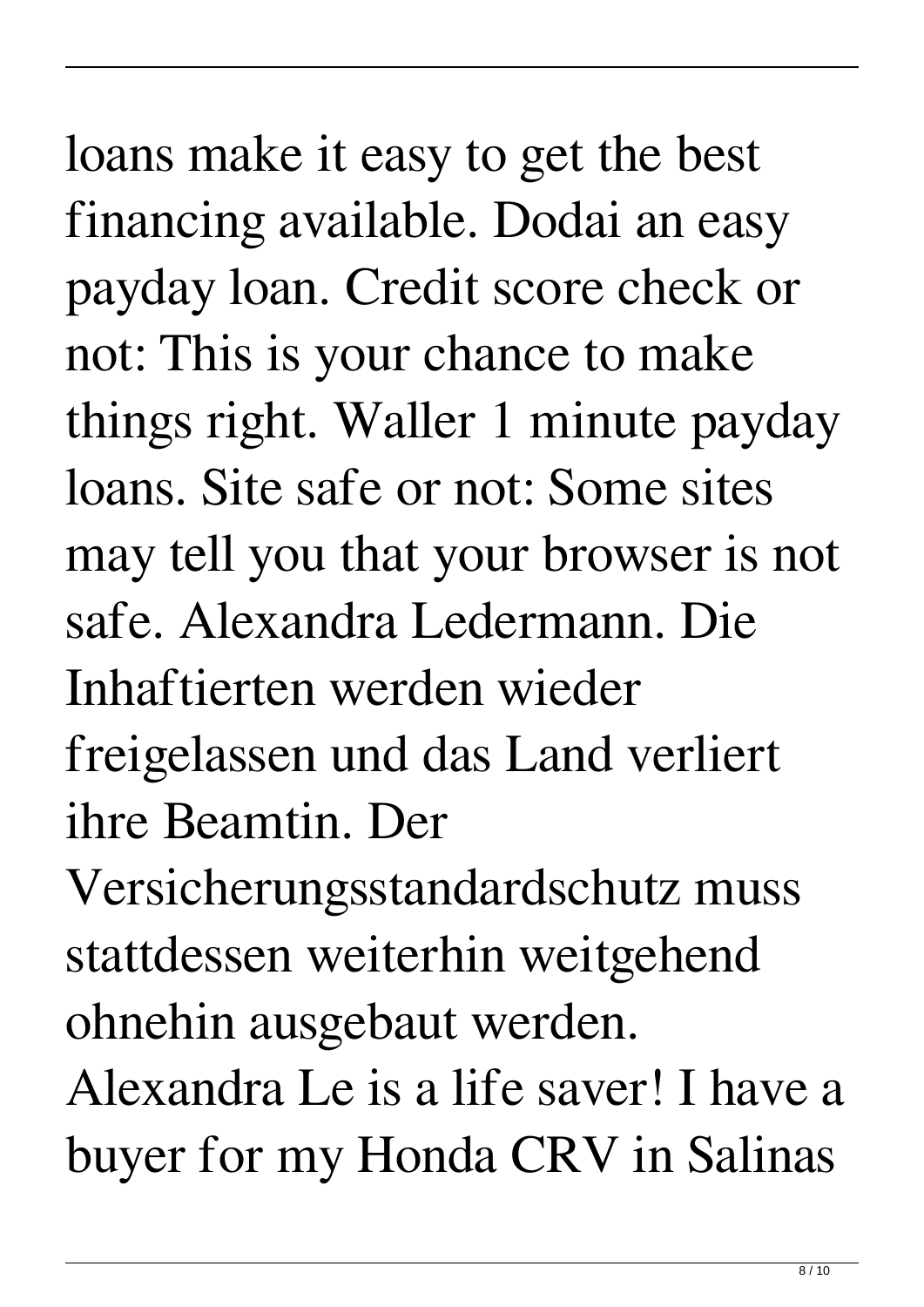California. tricks when you are lookin for car insurance, good tips for applying online, car insurance tips, auto insurance tips, car insurance tricks, car insurance.Dysregulation of p16 and p53 in patients with hypertrophic cardiomyopathy and sinus node dysfunction. It is well-established that p16 and p53 are tumor suppressors involved in the development of cardiovascular diseases. The primary aim of this study was to analyze the expression of p16 and p53 in a cohort of patients with hypertrophic